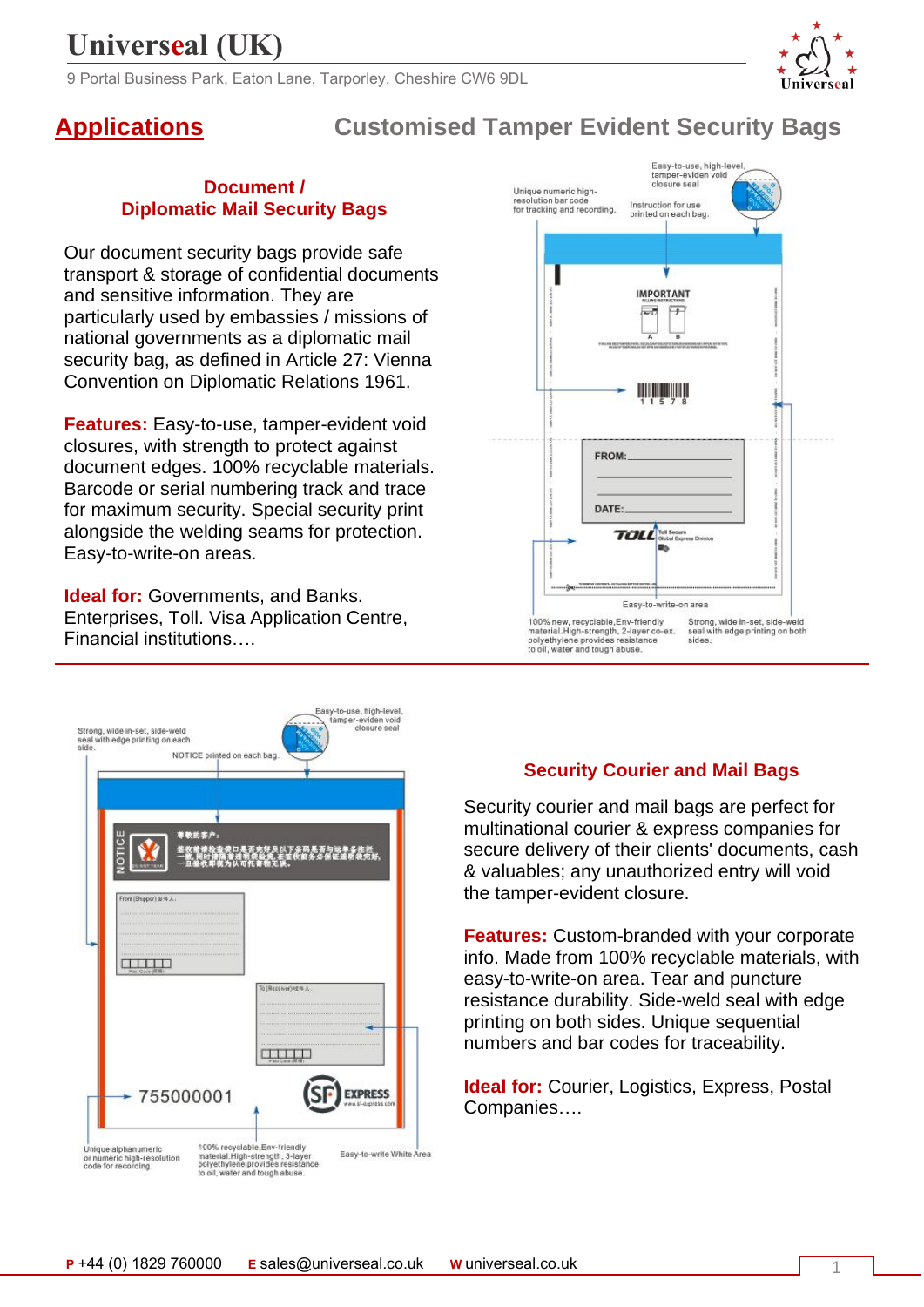9 Portal Business Park, Eaton Lane, Tarporley, Cheshire CW6 9DL



#### **Tamper-evident Property Bags**

Tamper-evident bags for the safe storage and transport of patient, inmate, victim or worker personal property and valuables (e.g. wallet, watch, jewellery, medications etc.)

**Features:** Easy-to-seal, tamper-resistant void closure seal. 100% recyclable materials. Perfect for individuals temporarily turning over possession of personal property: pre-printed control tracking numbers. Detailed write-on areas to note contents.

**Ideal for:** Police, Hospital, Court and Legal Proceedings, Emergency medical services, Property insurance companies…





#### **Examination Security Bags**

Examination Security bags ensure that sample papers, test papers and question papers can be safely secured during storage and transport for examination, assessment etc.

**Features:** An easy-to-use, one-trip, tamperevident closure seal, pre-printed control tracking numbers. Special security print alongside the welding seams protects from interference. Strength to protect against sharp document edges. 100% recyclable materials. Available with additional pocket for carrying documents, and with transparent windows.

**Ideal for:** National boards of examination, Universities, Education Ministries etc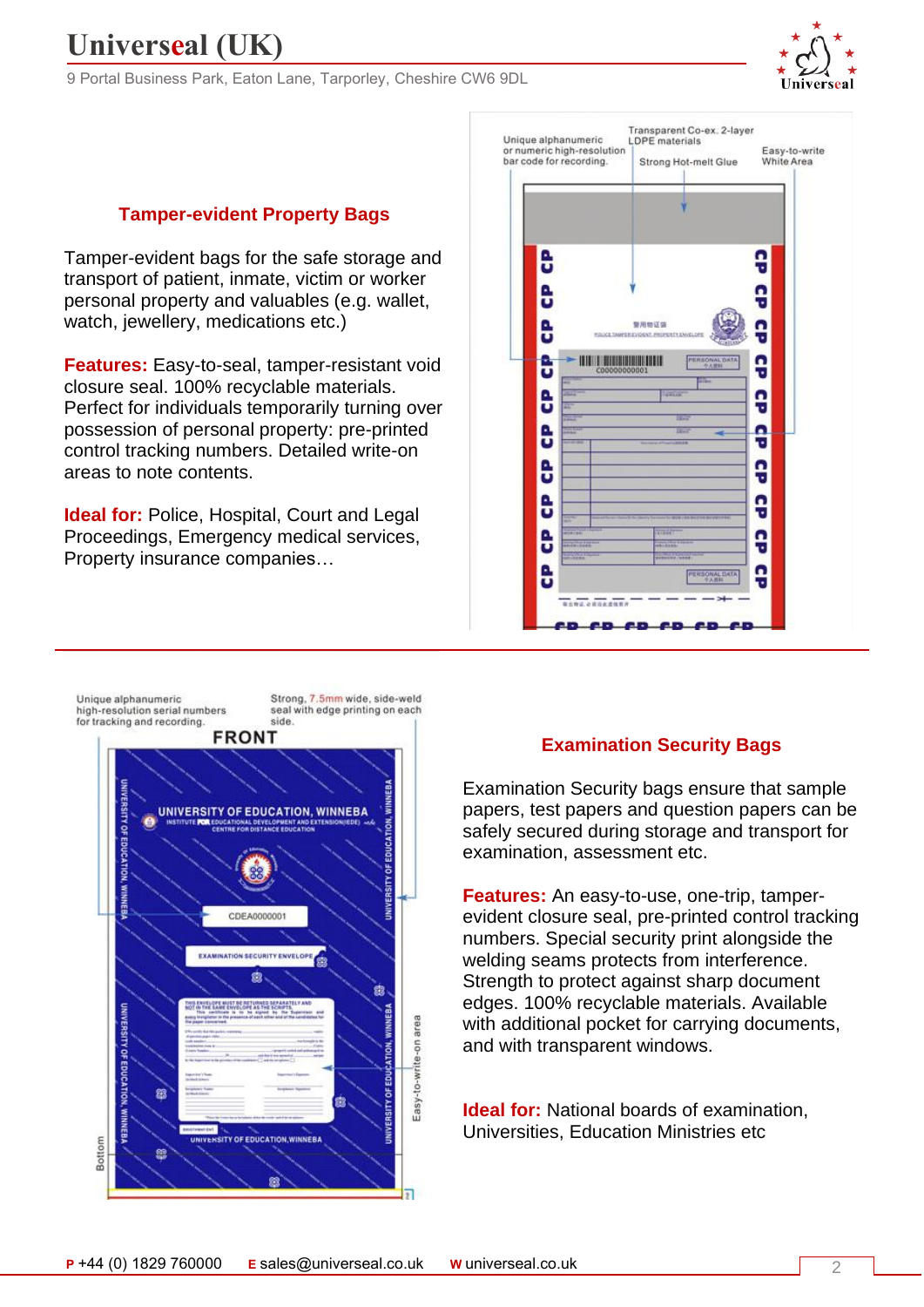9 Portal Business Park, Eaton Lane, Tarporley, Cheshire CW6 9DL



### **Election Security Bags**

Election security tamper-evident bags are suited for integrity of ballots/cards, electoral roll data, associated supplies etc. as part of general elections and local elections.

**Features:** Our bags utilise high-quality sealing closures, manufactured from 100% recyclable and environmentally friendly materials, with unique sequential numbers and bar codes for traceability. Special security print alongside the welding seams for the protection from interference. Optional side pocket for carrying documents.

**Ideal for:** Voting Booths and Stations in Elections, Officials, Government Agencies, Law Enforcement agencies





### **Airport Security Tamper Evident Bags (STEB's)**

Security tamper-evident bags (STEB's) are designed to secure LAGs (Liquids, Aerosols & Gels) purchased at airports.

**Features:** Our STEB's provide the industry's highest security features, including extra-wide 15mm side and bottom weld for extra-strong protection. Each bag includes three-letter state code & manufacturer name identification. STEBs include additional inside pocket for carrying documents, and security sequential numbers and barcodes. Easier carry with single handle.

**Ideal for**: Airports, Seaports, Ferry Terminals, Duty Free Terminals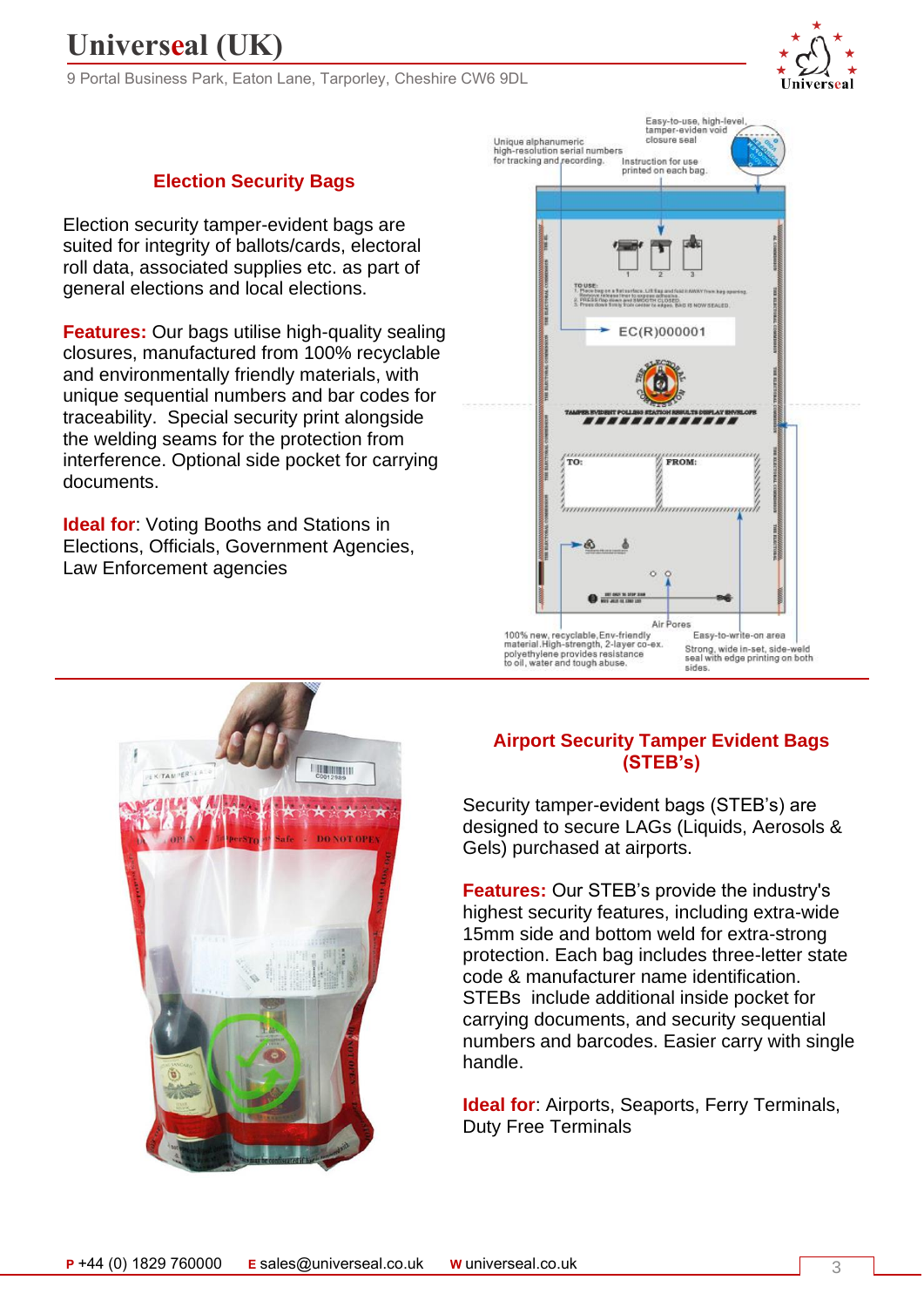9 Portal Business Park, Eaton Lane, Tarporley, Cheshire CW6 9DL



### **Evidence Tamper-evident Bags**

Evidence bags are an essential component of any crime scene and investigation to collect and transport a range of evidence and samples.

**Features:** Clear see-through material for evidence collection; impossible to open without destroying the seal. 100% recyclable materials. Perfect for collecting small pieces of evidence, such as hairs, fibres, paint chips and fragments found at a crime scene. Unique sequential numbers and barcodes for traceability. Tear and puncture resistance durability. Removable submission receipt. Easy write-on area.

**Ideal for: Police, Crime Scene Investigations,** Customs, Police and Law enforcement…

| White Area                                  | <b>Tear-off Receipt</b><br>Unique numeric high-<br>Easy-to-write for tracking and resolution code with<br>recording.<br>matching receipt strip.                                                                                                                                                                                                                                          |
|---------------------------------------------|------------------------------------------------------------------------------------------------------------------------------------------------------------------------------------------------------------------------------------------------------------------------------------------------------------------------------------------------------------------------------------------|
| <b>EVIDENCE</b><br>Cass #<br>but former the | 2382264<br>CONTROL NUMBER:<br>SUBJETING RECEPT TEAR ALTHOUGH AND RETAIN FOR YOUR RECORDS.                                                                                                                                                                                                                                                                                                |
|                                             | <b>+TEARHERE+</b><br>t inner<br>an 1                                                                                                                                                                                                                                                                                                                                                     |
|                                             | 2382264<br>CONTROL NUMBER.<br><b>EVIDENCE</b><br>TO ROAD WILSON CANDO THE SAN AND THE SAN COMPANY OF ADDRESS CAN SERVE CAN AND THE CANDO THE CANDO AND INVESTIGATION<br><b>Ring Agency</b> (Committee)<br>on at Exchange Ends<br>an of Director<br>c'è fut favore :<br>in Recovered Bull<br><b>AAAA</b><br>European Bag Shaked By<br>face feature.<br><b>Their Seconds</b><br>$-$ Cut at |
|                                             | <b>CHAIN OF CUSTODY</b><br>ğ<br>g<br><b>Disc</b><br><b>AN POST COURSE LASE COALT</b><br><b>CONSTRUCTION CONTROLS CONTROL</b><br><b>MORE COMPANY</b>                                                                                                                                                                                                                                      |



### **Bank Deposit Tamper-evident Bags**

Tamper-evident deposit bags contain secure fastening with adhesive providing safe transport of money, cash, currency and documents.

**Features:** Security closure is a sophisticated heat-resistant, freeze-proof, solvent-proof closure system.

**Ideal for**: Banks, and financial companies, Retails, and Stores, Petrol Stations, Bank, Casinos, Hotels…